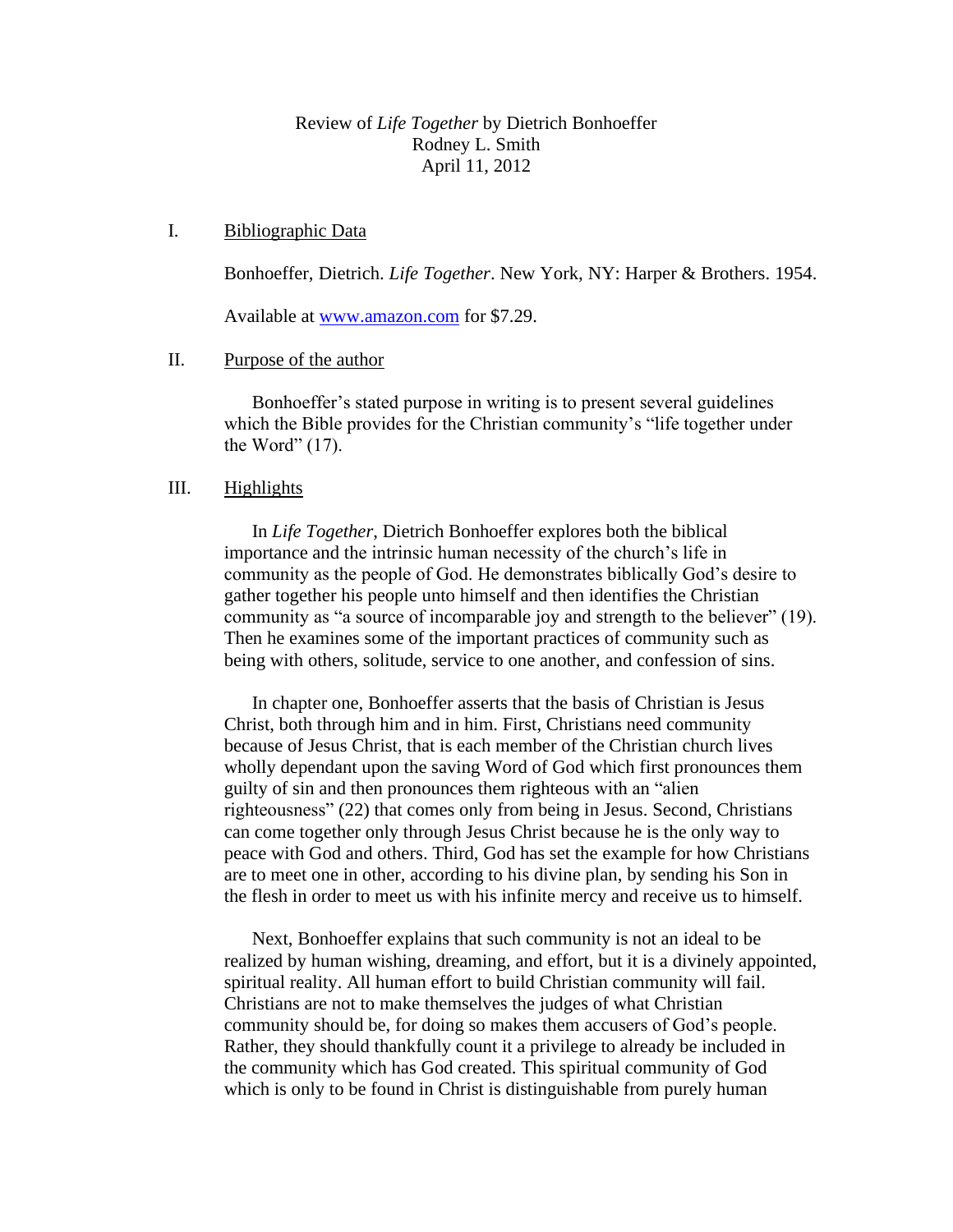community. In the Spirit of God, spiritual community is based on truth and is light, but human community bases itself on desire and is darkness. The former practices loving service, the latter selfish pursuit.

In chapters two and three, Bonhoeffer illustrates what life in community both with others and alone should look like. A day of worship with other Christians should begin at the beginning of the day. The morning time belongs to the church and therefore should begin with the communal worship of families giving thanks to God, reading the Scriptures, praying, and singing hymns. The Psalms should be prayed to God together by the community because they are the prayers of Jesus Christ which serve as the Christian's guide to the proper purpose and conducting of prayer. The Scriptures should be read together as a whole unit rather than merely as the "guiding thought of the day " (50), lying aside the neglect of the Word of God in order to experience God's mighty works throughout salvation history and becoming acquainted again with our scriptural history as the people of God. Next should come the singing of hymns, followed by corporate and common prayers.

In addition to morning worship, community is also expressed and experienced both at the table and at work. Being in Christ is the basis for table fellowship since he is the bread of life. There are three types of fellowship at the table which are Christ's and which Christians should enjoy by acknowledging and inviting the presence of Jesus Christ in the fellowship meal. They are daily table fellowship, the Lord's Supper fellowship, and "the final table fellowship in the Kingdom of God" (66) with corresponding prayers that should be prayed at each one.

After Christian worship and fellowship has been enjoyed in the morning, the majority of the day until evening should be dedicated to work that should neither be hindered by nor hinders prayer. When distinguishing between times dedicated to work and to prayer respectively, the realization of their oneness becomes apparent. God has ordained work for humankind, and that work liberates us from our own self-centeredness. Acknowledging and seeking to honor God through work is the meaning of "praying without ceasing" (71). Community prayer and fellowship should be revisited at noon and in the evening.

Participating in community is not meant to provide an alternative to being alone. Instead, solitude should be practiced. The two should not exclude one another, but one without the other becomes dangerous and useless. It is vital for Christians to enter into their Heavenly Father's presence in reverent silence. It is during the silence of solitude and while meditating on the Scriptures that the Word of God can both speak and be heard on a personal level. Following meditation on Scripture should be prayer and intercession for others. This private prayer is a time for prayers which cannot be made known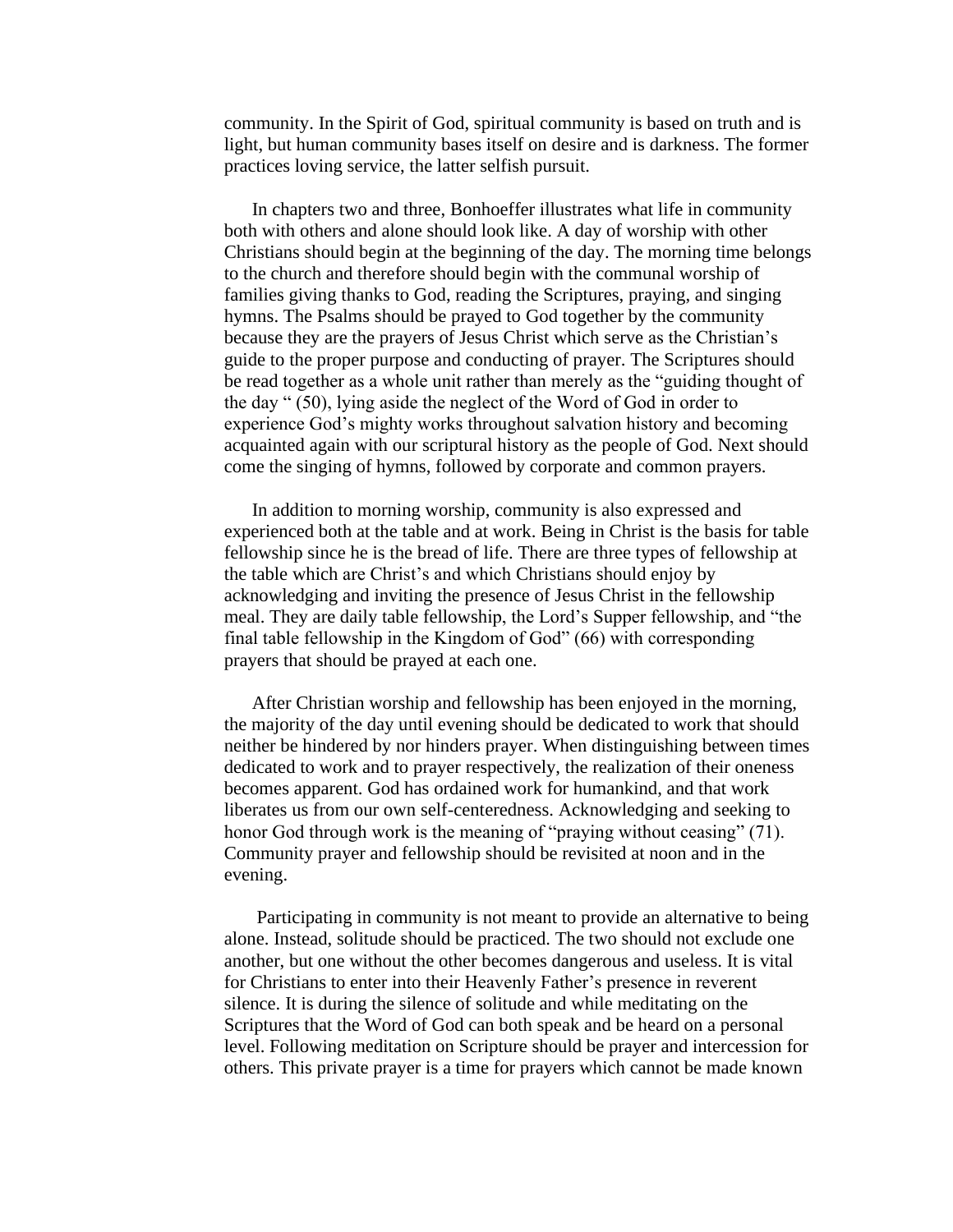to the community of Christians, and intercession is a time to pray on behalf of others.

In the fourth chapter, Bonhoeffer explores the role of ministers in the Christian community. A person's natural attitude often seeks self-justification by dominating and controlling who can be dominated and controlled. This tendency must be overcome by spirit of grace, enabling a person to not say much of what comes to mind, not speaking covertly about others. God created us in his image and we must not seek to conform others to our image. True ministers seek to serve others and not exalt themselves above others but be willing to be humbled to the farthest depths of human existence which is precisely the place where God found him. Humility and meekness are needed to accomplish this. The honor of another must be counted more important than self. One should consider himself, as did Paul, the chief of sinners.

There are five ministries essential to Christian ministry. First, if we truly love the brethren we will learn to listen to them. Unfortunately, the many who simply need someone to listen to them do not find it in Christians because Christians are always talking. Not listening to others eventually translates into not listening to God. The non-listening Christian leader is full of empty words disguised with piety. Listening must be full listening.

Second, Christians must take time to help others, letting God control their schedules.

Third, they must bear and sustaining one another. Christians are burdens to their brothers and sisters simply by being Christians. Only when one Christian is a burden is another is the other actually a brother or a sister. Christians imitate Jesus Christ by bearing one another's burdens. Thus, everyone is borne.

Fourth is the ministry of proclamation, which is not from the pulpit but from person to person accompanied by listening in a spirit of bearing. The one who has truly listened to and borne another usually remains silent in potentially climactic situations. Church discipline must take place between brethren, which must rebuke and reprove another while never exalting oneself above another. (James 5:20)

Finally, the ministry of authority is not self-seeking for the sake of greatness (Mark 10:43). Instead, authority depends upon brotherly service. Emphasizing the talents and abilities of a leader is of the world and has no place in the church. The New Testament description of a bishop is a faithful man who serves God faithfully in every arena of life. The man himself is nothing. Genuine authority can only exist in God citing who is the supreme authority (Matt 23:8).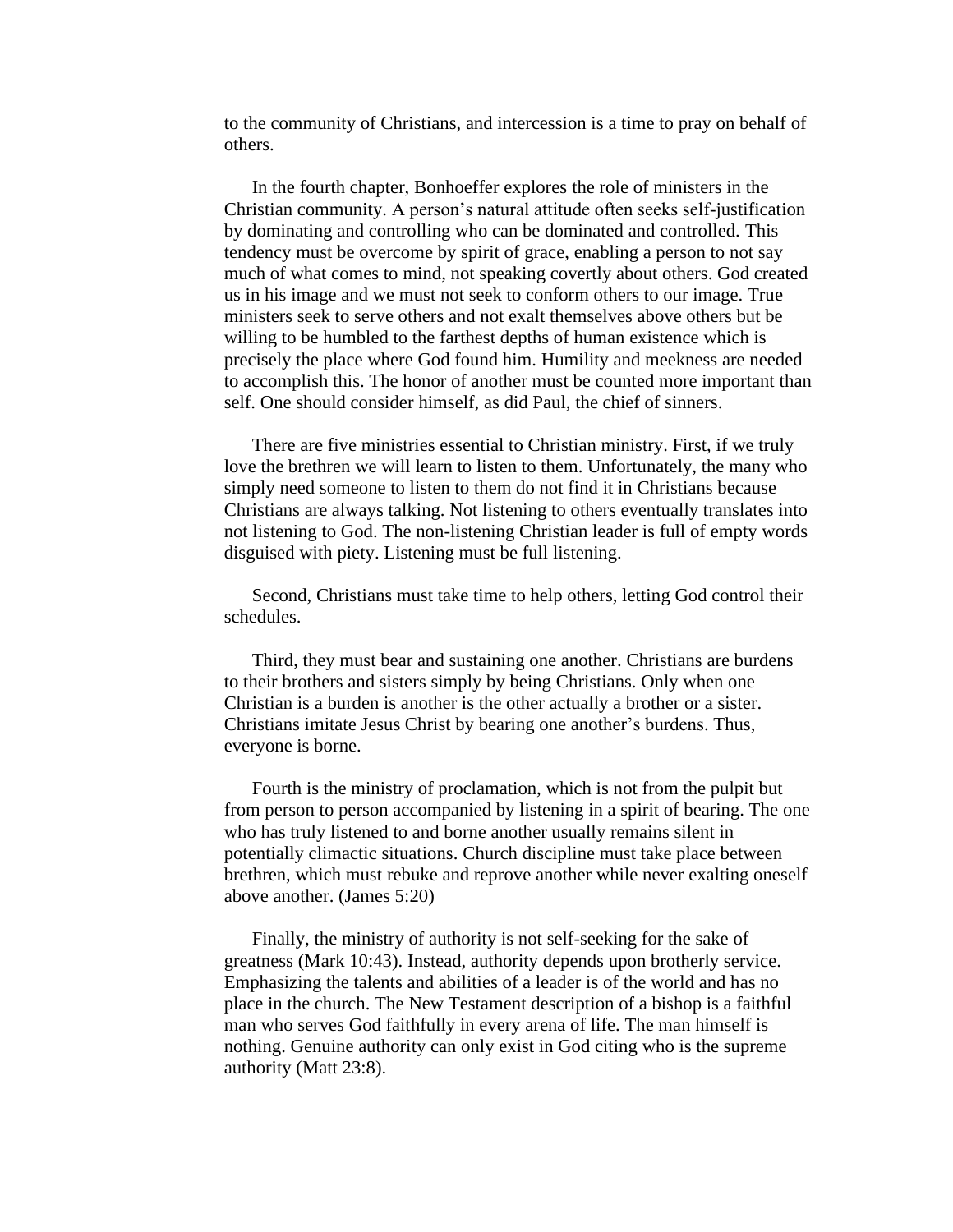Finally, chapter five deals with the confession of sins. According to James 5:16, Christians are to confess their sins to one another. Jesus himself gave this commission to his disciples, commanding them to forgive one another's sins. Therefore, a Christian who has sinned must confess his or her sin to another member of the church. In coming to another brother or sister, the repentant Christian is coming to God. Confession of sins breaks the power of secrecy by which sin overtakes a person and brings the sinner humbly under the atoning sacrifice of the cross. Through such confession, God provides a certainty of forgiveness to the repentant person which cannot come by quietly confessing to God. Confessing sins should be practiced between two individuals and not before the entire congregation. The one to whom the confessant confesses must be humble and one who also practices confession. The confessant must come to confession solely for the purpose of attaining forgiveness. Confession should be practiced especially in preparation for receiving the Lord's Supper.

#### IV. Critical commentary

In the first chapter of *Life Together*, Bonhoeffer provides both a reason and a means for the existence of Christian community. His argument has strength in claiming that Christians belong to one another only because of Jesus Christ and what he has done. He points out both that we are brought together because of a mutual need for Christ and that we have each received an "alien righteousness" (22) from Christ which is not our own. The premise that Christian brethren come together only through Jesus Christ because he is the only way to peace with God and others is a valid one. It is supported by maintaining that Jesus mediates our reconciliation with God. However, little argument for the fact that Jesus also brings peace to broken humanity and human relationships is included. This latter point would have been particularly relevant in Bonhoeffer's book about the community of Christian human beings.

In Chapters two and three, Bonhoeffer provides a strong recipe for both spiritual community and personal spiritual wellbeing. The method offered in these chapters, worship gatherings in the morning, praying the Psalms, reading Scripture, partaking of the Lord's Supper, and lifting up everything that is done as a prayer to God, are excellent spiritual disciplines. Bonhoeffer's assertion that these should be practiced during a day with others is a valid one.

Especially strong is his call for Christians to become acquainted with the Scriptures once again. Scripture reading should never be reduced to merely reading "the verse of the day" but must be both viewed and treated as a whole, each passage being read, heard, and studied in its appropriate context. Particularly weak was his claim that "praying without ceasing" (71) refers to the unity between prayer and work which is realized by seeing God in work. It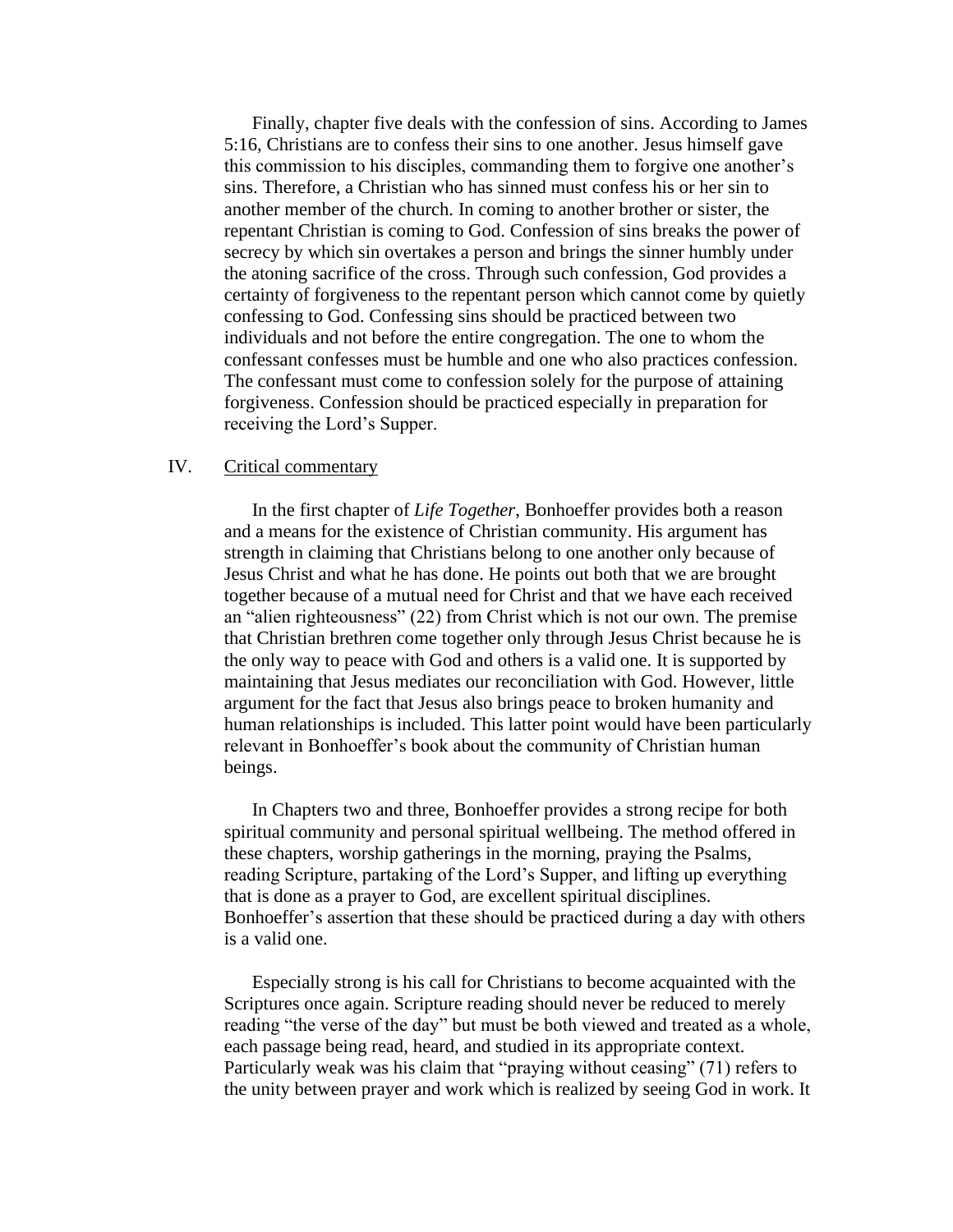is more likely that Paul in 1 Thessalonians 5:17 means to pray constantly whenever possible, including during work. I do not agree with the author's seemingly contradictory statement that, although work can be viewed as prayer (70-71), the two should be kept separate (69). I do agree that prayer and work should not hinder one another, but it does not follow that the two are mutually exclusive and cannot be done harmoniously.

Bonhoeffer laid out the importance of solitude very nicely by demonstrating that it is only in the security of community that one can be truly alone. Too often people find it hard to be alone or to enjoy quietness. This should not be the case for the Christian because we possess a wondrous fellowship with God and with one another. Therefore, when we take time to be alone, as Bonhoeffer excellently pointed out, we should intentionally concentrate on God and our service to him by meditating on Scripture, praying, and interceding on behalf of others.

Bonhoeffer's model for the Christian minister in chapter four is my favorite part of the book. He dealt well with those who would and those who are now taking advantage of other brothers and sisters in Christ in order to fulfill their own selfish agendas. Those who attempt to control others are themselves weak and insecure because they crave the power and security of controlling and manipulating others. Bonhoeffer's description of and warning against this most unfortunate human tendency is right on. Next, his survey of the qualities of a true Christian minister, and ministry, are appropriate, practical, and useful in the kingdom of God.

In the final chapter of the book, Bonhoeffer lays out a good case for the importance of the confession of sins before other Christians rather than keeping them to the individual's self. He correctly points out that sin is most dangerous when kept secret and that forgiveness is experienced more richly in the company of Christian community. However, although his citation of James 5:16 correctly supports his teaching about confession, in his quotation of John 20:23 Bonhoeffer seems unaware that this verse does not refer to confession but to Christian conversion at baptism. He apparently commits the error of accepting the traditional Roman Catholic interpretation of John 20:23 which has no basis in the surrounding context of the verse. Roman Catholics have traditionally linked John 20:23 with James 5:16, reading the Gospel of John horizontally in light of the Book of James. This interpretation of Jesus' words in this verse is anachronistic and cannot be supported. Rather, it is merely assumed that Jesus refers here to the confession of sins to another believer or Christian leader. Bonhoeffer would have done well to have read this Gospel horizontally with other Gospel accounts before cross-referencing it with the Epistle of James.

The context here is Jesus' appearance to his disciples after he had risen from the dead. The Lord's greeting to the disciples in John 20:19, "Peace be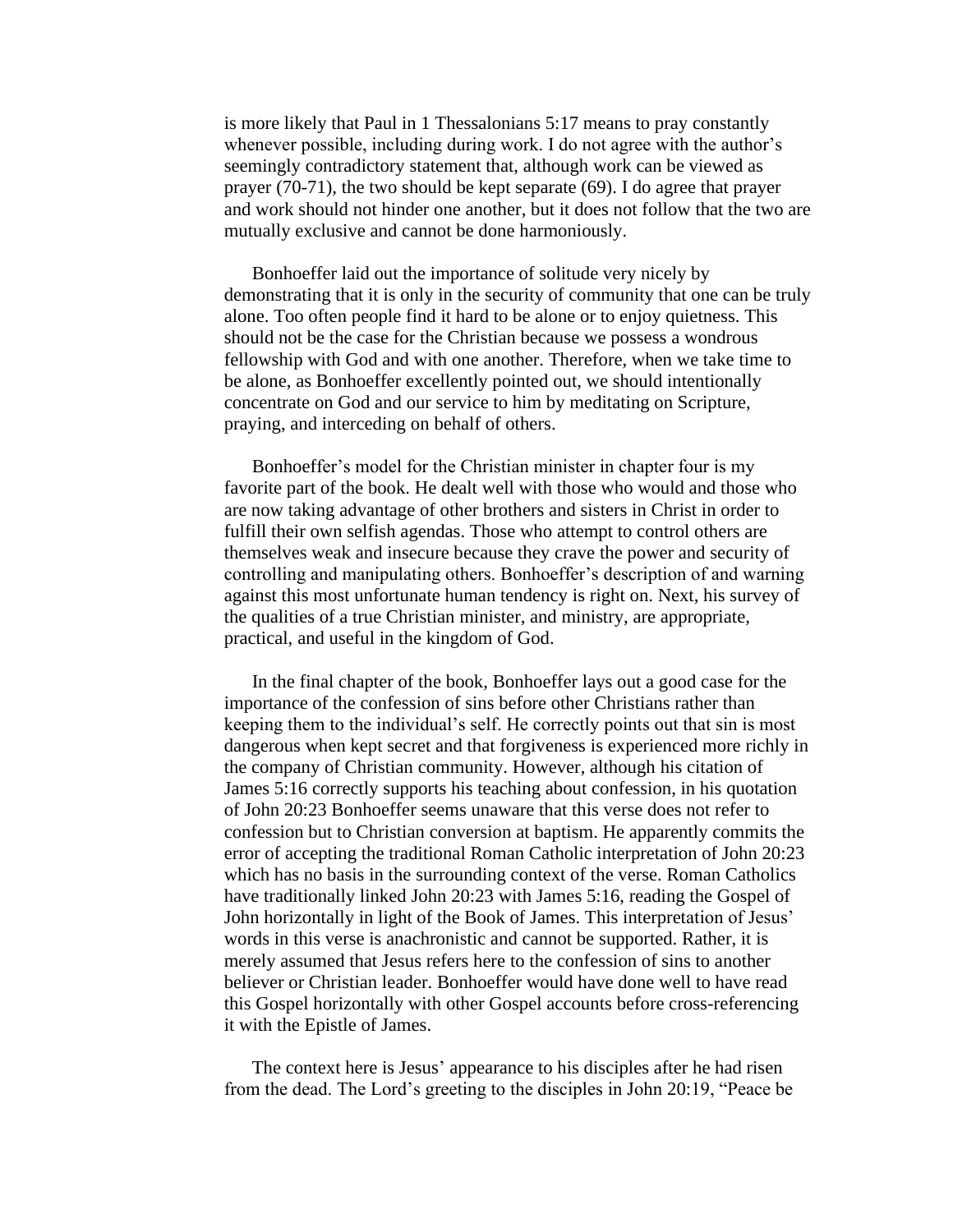with you" connects it with Luke's account of the resurrection appearance in Luke 24:36-49, and the content of Jesus' commission to forgive sins, as Bonhoeffer himself calls it, John 20:23 directly parallels the content of the Great Commission accounts in each of the other three Gospels. There is a final commissioning and sending of the apostles recorded in Matthew (28:19-20), Mark (16:15-18), Luke (24:46-49), and John (20:21-23). In Matthew and Mark, Jesus merely uses the word, "Go," commanding them to, "Go into all the world" and "teach all nations" (Matthew 28:19; Mark 16:15), while in Luke's Gospel he affirms to them, "You are my witnesses of these things" (Luke 24:48).

In John's Gospel Jesus tells his followers that he is sending them just as he had been sent by the Father (John 20:21). In the next verse, Jesus, breathing on his disciples, commands them, "Receive the Holy Spirit" (23). There is mention of Christ's enduring presence through the Holy Spirit in each of the four Great Commission accounts. Similarly, there is mention of the forgiveness of sins in all four accounts. Whereas in both Luke and John Jesus explicitly commissions the disciples to preach the forgiveness of sins (Luke 24:47) and forgive the sins of others (John 20:23), the Gospels of both Matthew and Mark speak of making new disciples by baptizing them unto the salvation of their souls (Matthew 28:19; Mark 16:16). Therefore, the context of John 20:23 is a commissioning and sending of Jesus' disciples into the world to preach "repentance and the forgiveness of sins in his name" (Luke 24:47). This is the only way in which Jesus gave authority to his followers to forgive sins, not the sins of fellow believers but the sins of unconverted sinners who come to them in repentance and faith toward God.

James does not tell his readers to confess their sins to one another and forgive the sins of one another. However, when confessing sins to other believers, what this Scripture commands is to "confess your sins to each other and pray for each other so that you may be healed" (James 5:16, NIV).

## V. Notable quotations

- 1. "We do not complain of what God does not give us; we rather thank God for what he does give us daily." (28)
- 2. "A psalm that we cannot utter as a prayer, that makes us falter and horrifies us, is a hint to us that here Someone else is praying, not we; that the One who is here protesting his innocence, who is invoking God's judgment, who has come to such infinite depths of suffering, is none other than Jesus Christ himself."  $(45)$
- 3. "Brief verses cannot and should not take the place reading the Scripture as a whole."  $(50)$
- 4. "Holy Scripture does not consist of individual passages; it is a unit and is intended to be used as such." (51)